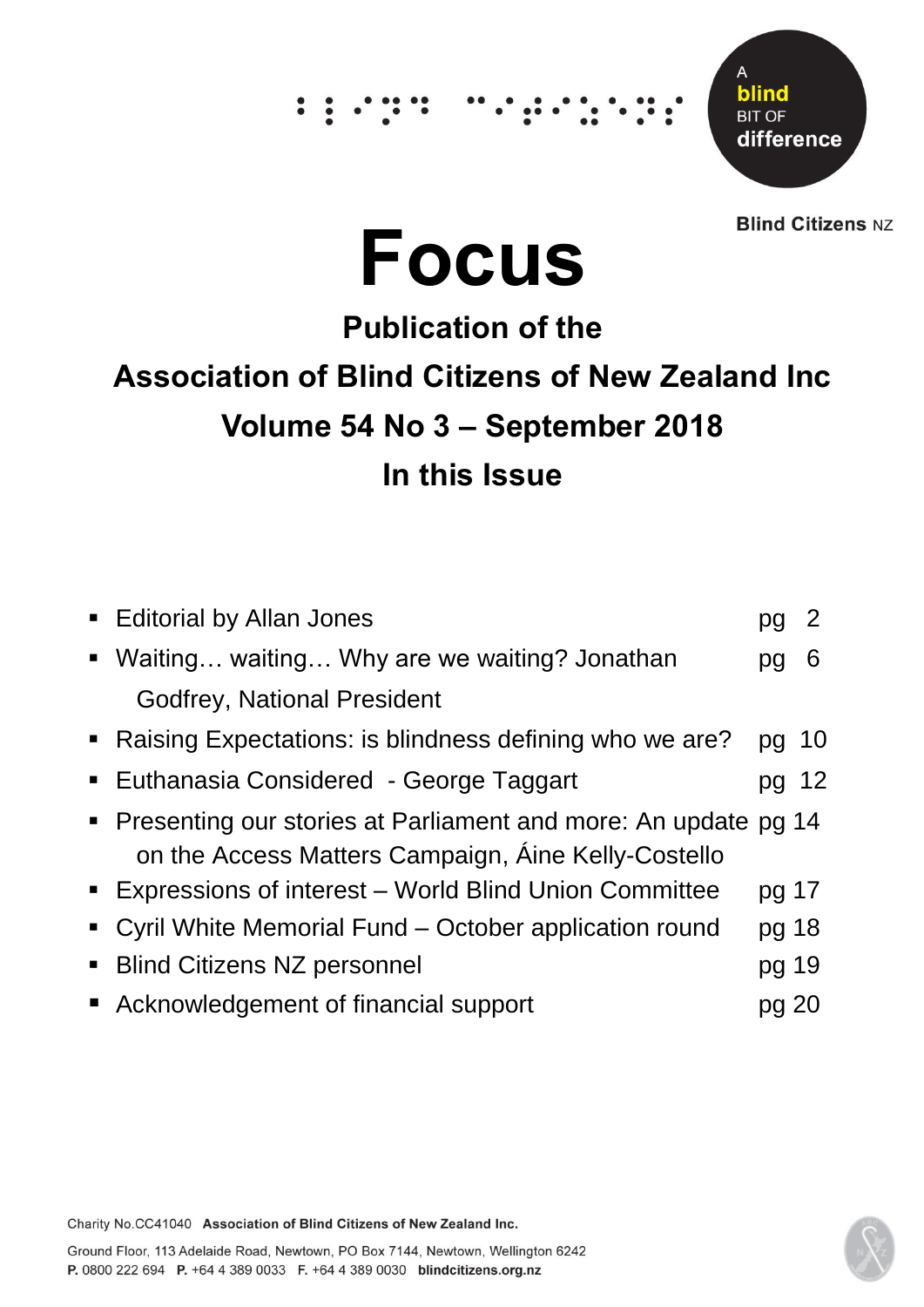#### **Editorial by Allan Jones**

Postscript to editorial – just as we go to print, information about System Transformation and live-streaming session opportunities has been publicised. Only those dates that will be relevant by the time Focus reaches you, are included. You will read later in this issue that Sacha O'Dea is a guest presenter at our AGM and Conference. Live streaming sessions are:

- **Family and whānau:** 26 September, 6:30 pm until 7:00 pm
- **Disabled people:** 27 September, 6:30 pm until 7:00 pm. Lorna Sullivan, Director of the Kaitūhono/Connector team will be joining Sacha O'Dea for this session.

You can choose to ask questions during the session on the YouTube page or email questions in advance to [STfeedback@moh.govt.nz.](mailto:STfeedback@moh.govt.nz) If you do not want to be named during the live streaming sessions, please request this so that it is clear your name or organisation is not mentioned.

#### **Buzz Words, which Crowd in on us**

To begin this editorial I want to share three buzz words which now days we hear daily the first is "co-design" describing "a powerful force for creativity and collaboration" co-design" was mentioned about four times at the access matters launch at Parliament this morning.

The second word is the word "hubs" news-hub is a radio news network described as the centre of a wheel with protruding spokes.

The third word is a revival of the term "connecters". In my childhood, connecters were clips, which connected aerials to coils on our crystal sets. In the transformation process, a connecter will be the first person of contact. Perhaps I could leave this discussion with the Peter Sellers famous quote "so much to learn so little time". Happy reading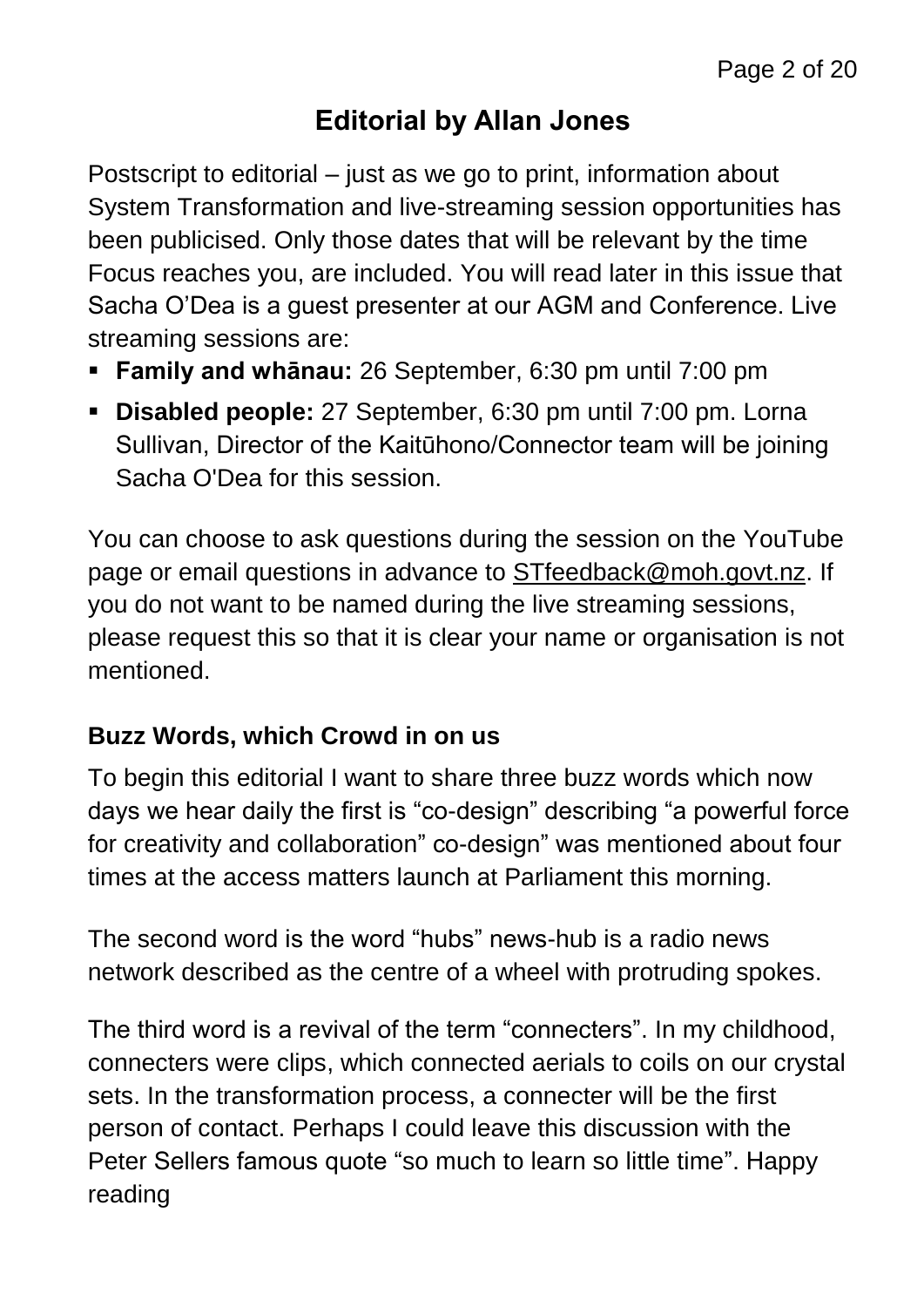#### **In Memory of George Phiskie**

Readers of my age and many others will have a memory of George Phiskie, who died at the age of 96. This was just as the last edition of Focus was going to print.

George, like Cyril White, Terry Small, and Merv Reay, was one of those characters who was "larger than life". I first met George about 60 years ago. George ran a pig farm at Waipu. Each year for a number of years, a team from the Foundation would travel up to Waipu to play hockey against a team of local farmers and Waipu identities. It was always an occasion to be enjoyed. In 1964 I travelled to Waipu with a university mate who was considering teaching in the far north. I spent an enjoyable three days with the Phiskie family. George was a great conversationalist.

Throughout the years, our paths crossed now and then. It was always good to see him, and hear a story or three from him. Go in peace George you left an impression – your love of life, and sense of adventure rubbed off onto many of us.

#### **Ever tried Walking through a Mine Field**

Finally, in this editorial I want to make some brief comments on David Seymour's End of Life Choice Member's Bill. In essence, the bill wants to give the right for persons 18 and over who are competent to make a decision, and who are suffering a grievous and irremediable medical decision, to ask a physician for assistance to end their lives.

As I complete my editorial, I received an article from George Taggart, which I am happy to include in this issue. George's conclusion is different from mine in the sense that at present I lean towards supporting the legislation. George leans the other way.

I have been fortunate to hear two excellent radio programmes on this subject. The first being "our changing world" programme broadcast on May 24 of this year.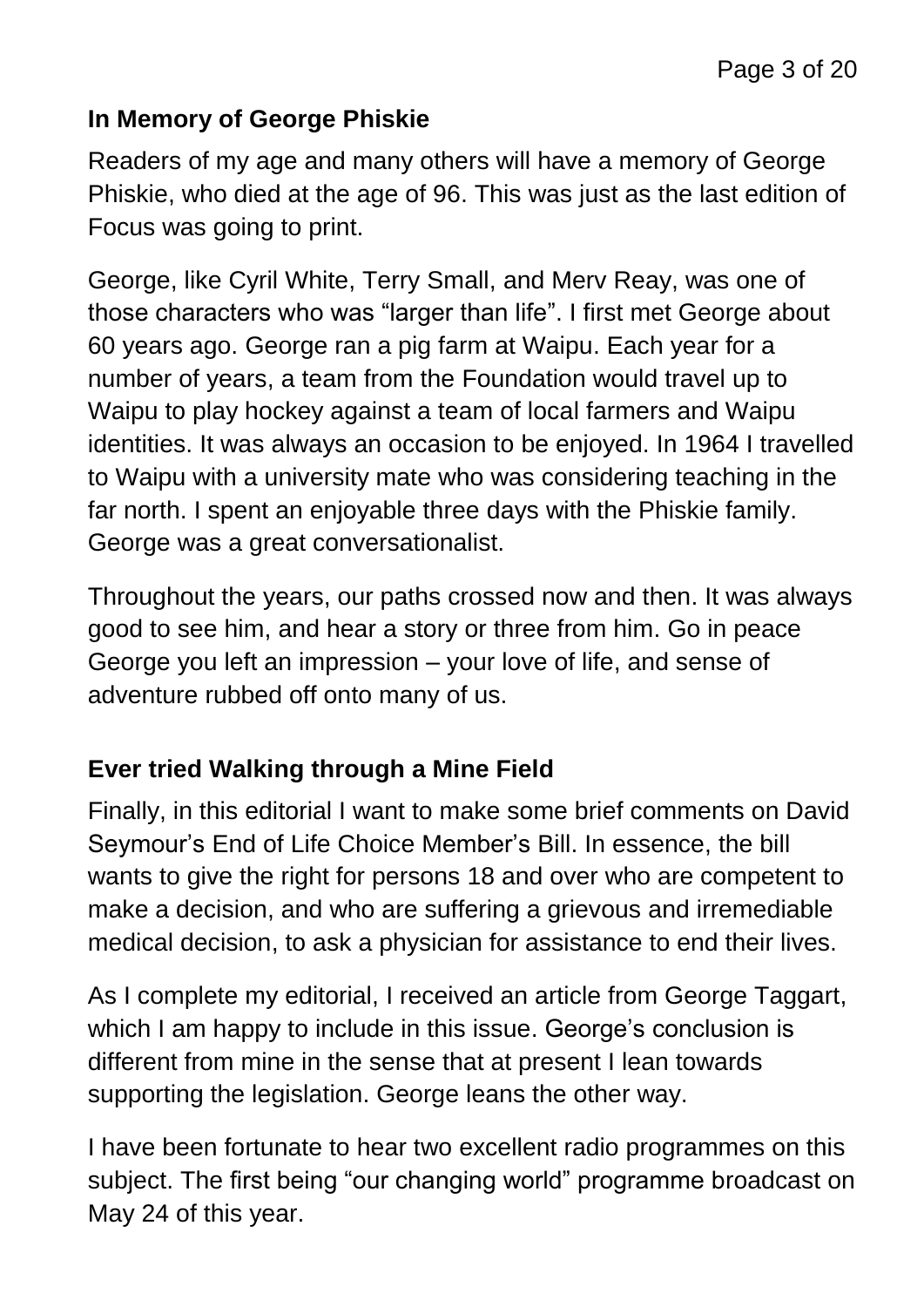The second interview was broadcast on "nine to noon" on Friday 17 August - Katherine Ryan interviewed Paula Tesoriero Disability Rights Commissioner. Paula has misgivings about the legislation which I will come to later.

The "our changing world" documentary was compelling radio. It examined the setting up of a "citizens jury", a group of 15 citizens picked randomly from the Dunedin electoral roll to examine this topic. At the beginning of the process, 14 members of the jury were in favour of the legislation. At the end of the process, 10 were in favour and five against. Radio NZ interviewed four members of the jury at the beginning of the process - three members were for, and one against. At the end of the process two were for and two against.

One guest speaker to the jury was Ken Joblin, Blind Foundation member. Ken spoke against the legislation suggesting that for disabled people, it could be seen as the beginning of a "slippery slope". Lucrecia Sales' mother spoke to the jury through a video link and like Ken, had a powerful impact on the jury.

One of the convenors of the jury described the process as "complicated, divisive, and contentious". The discussions took place over three days. The process was described as respectful and humane. People really listened and respected the views of others. I would like to the Citizens Jury approach adopted in discussions we may have with the Blind Foundation on future matters of policy.

Blind Citizens NZ was fortunate to have Paula Tesoriero as a speaker at last year's AGM and Conference. Paula is the Disability Rights Commissioner, and acting Chief Human Rights Commissioner. In my view, her knowledge of the disability sector and Katherine Ryan's knowledge of the political system blended well in an interview broadcast on Friday 17 August.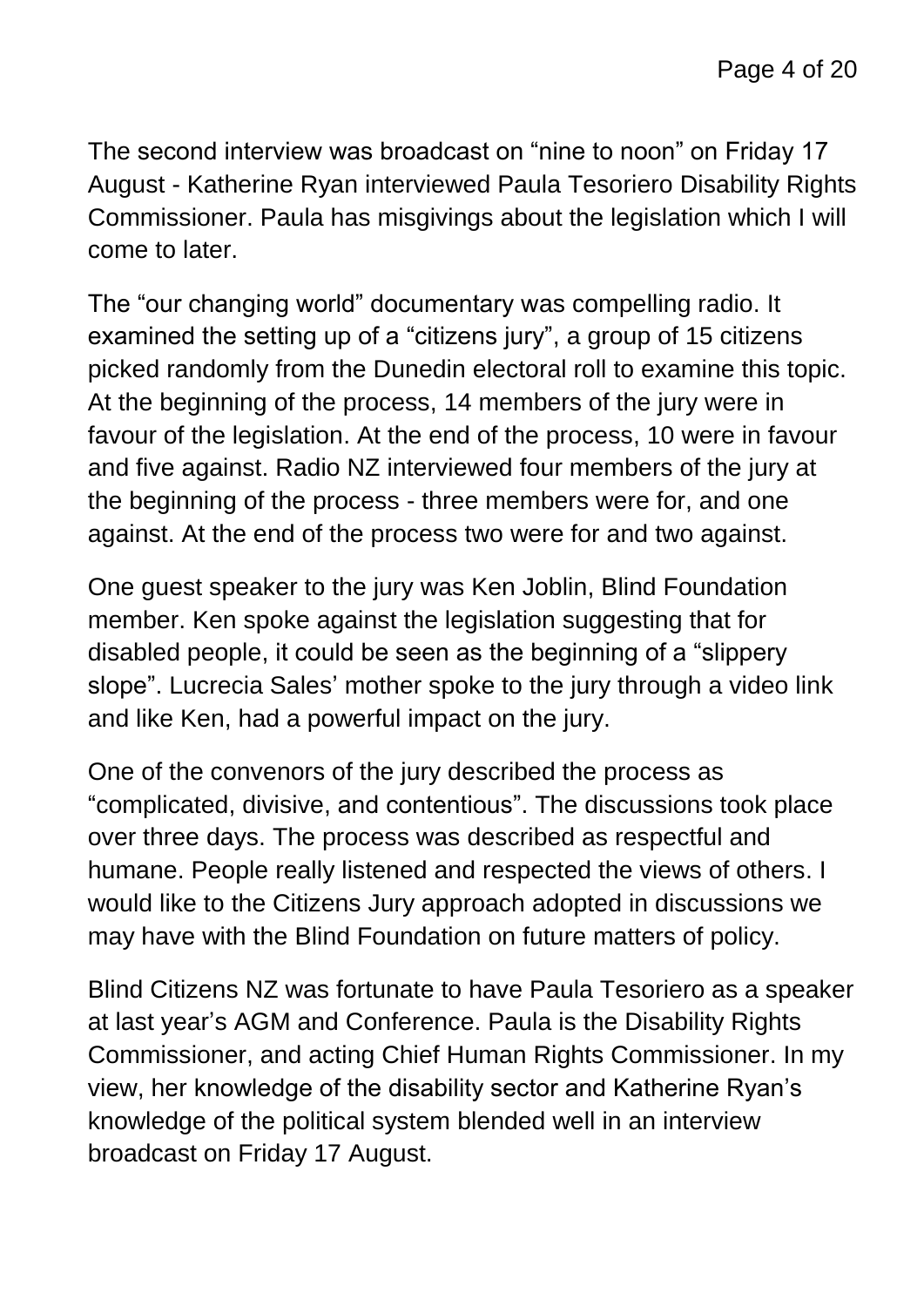Paula is of the opinion that New Zealand legislation is too broad. She was concerned that legislation was being muted, when health services and health outcomes are not where they need to be for disabled people. She also said that New Zealand's domestic laws were not always in line with international obligations. The other really important point Paula made was that we must be clear not to convey that the lives of disabled people aren't worth living.

The Justice Law Reform Committee received over 34,000 submissions. The Committee will hear approximately three and a half thousand people who wish to present their submission in person. What I liked about Paula's presentation is that she raised several discussion points, which need to be discussed. One aspect that Katherine Ryan raised was "is despair an irremediable medical condition". I would suggest that for some it is. Fortunately, many people on losing sight go through a process of despair eventually grasping a love of life again.

In Australia, the equivalent of our End of Life Choice State of Victoria bill is 130 pages long while our New Zealand bill is 15. The Victorian bill outlines a three-stage process with two medical practitioners. To access the Victorian legislation you must have lived in the state for 18 months and if possible administer the medication yourself. As I said at the beginning of this editorial, this subject is like walking through a "mine field". One thing that I am sure of is that I will not be proselytising in favour of this legislation. People must be free to decide for themselves how they will approach it, and like members of the Dunedin Citizens Jury, I hope that I will maintain the position of listening to and valuing all views and opinions expressed on this vexing topic.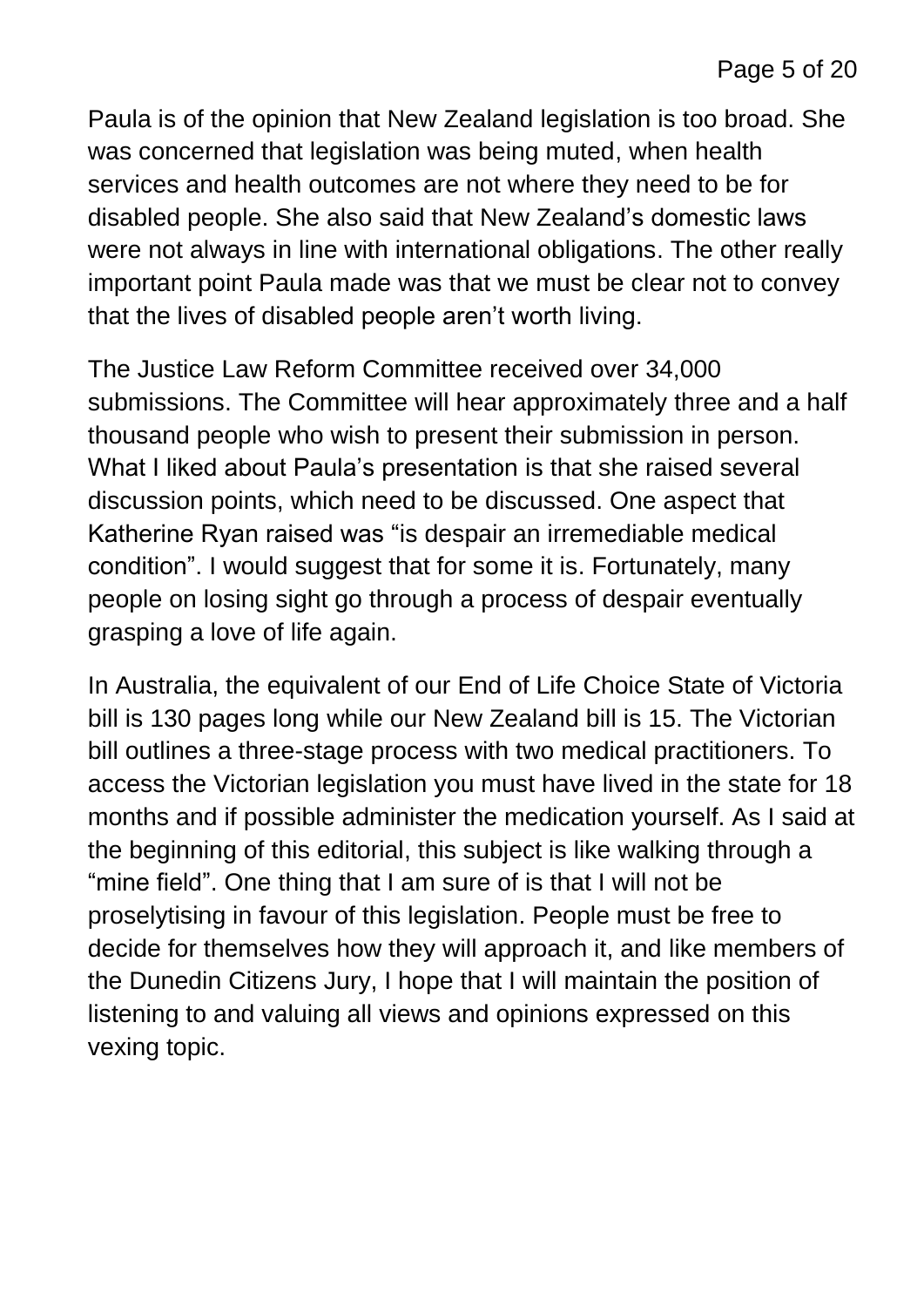#### **Waiting… Waiting… Why are we waiting?**

#### **From Jonathan Godfrey, National President**

One of the things I struggle with most in life is waiting. I don't mean waiting to listen to the news that won't play until the top of the next hour because I can tell the time and fill in the minutes doing something else. Likewise, I don't mind waiting for flights or other public transport that is running to a schedule. The kind of waiting that bugs me is the waiting for an uncertain amount of time. You know, that time when you sit or stand around wondering if the bus went already or you're still waiting because you've got no idea when or even if it will ever turn up. I reckon disabled people do more waiting than do non-disabled people. We wait for taxis or public transport because we can't drive ourselves. We usually have to wait for a book to become available in audio or braille because we can't read it in print.

I guess many of you reading this column are waiting for something in the world around us to change, just like I am. We wonder why the people who had the power to include the features that would make it easier to use everyday products or services didn't think of our needs when they had the chance; we might wonder why it is that even though good systems have been developed and implemented in other places, they haven't yet reached our home towns.

The list of things that don't work well for blind people continues to grow. The policy objectives for Blind Citizens NZ are developed by way of a blind individual raising their concern at a meeting with other blind people; it gets discussed locally and then nationally, and ultimately becomes policy because a resolution is passed at our annual conference. Sometimes these resolutions are very narrow in their focus, but I would argue that the resolutions that are robust to changes beyond our control are the ones that really provide the principles that guide the organisation's leadership the best.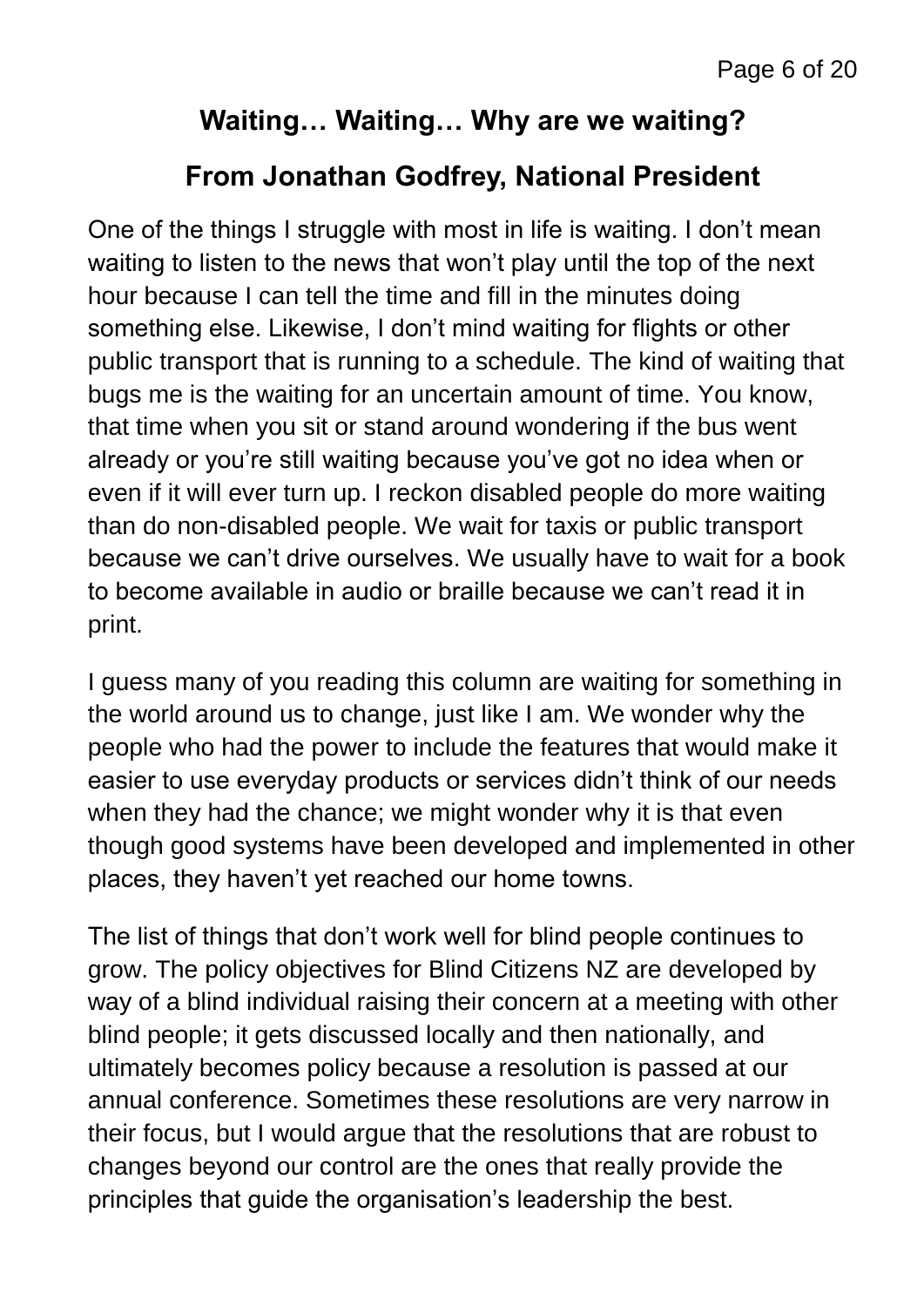None of these resolutions leads to instant change though, and so even the leaders of our community must ask you to wait for change. The things that strike me the most are quite basic.

For example, the traffic lights around town that do (or unfortunately do not) emit a useful sound to help us know when to cross roads safely; the talking ATMs that allow us to withdraw cash independently; and the braille on buttons and audible announcements in elevators which mean we get out on the correct floor without having to wait for another person to come with us. In all three of these cases, the time between a decision to introduce these systems and the date when we can expect every crossing, every ATM, and every elevator to work for us is long. Did that mean the efforts of our forebears were wasted? I think not.

I expect to be able to cross roads safely today, I generally expect to be able to find an ATM that talks to me, but the elevator in almost every building on the campus where I work doesn't work for me. Ok, Jonathan you can't have everything so just be thankful all the offices you work in or visit regularly are at most two storeys above ground level.

My point here is that change doesn't happen overnight, especially if we're talking about the sorts of systemic change that will fundamentally improve our lives. This is why I worry so much when people decide that technology will make my life so much easier. Sure, I can do all sorts of things that perhaps I didn't do ten years ago, but ten years ago I probably wouldn't have had many of these technological improvements high on my list of things to fix. Don't get me wrong, I love my technology. It has made it possible for me to have the career I want; it keeps me connected to my friends and family, and in some instances, it has helped me know how much longer I need to wait for the flight to start boarding passengers or for my taxi to arrive.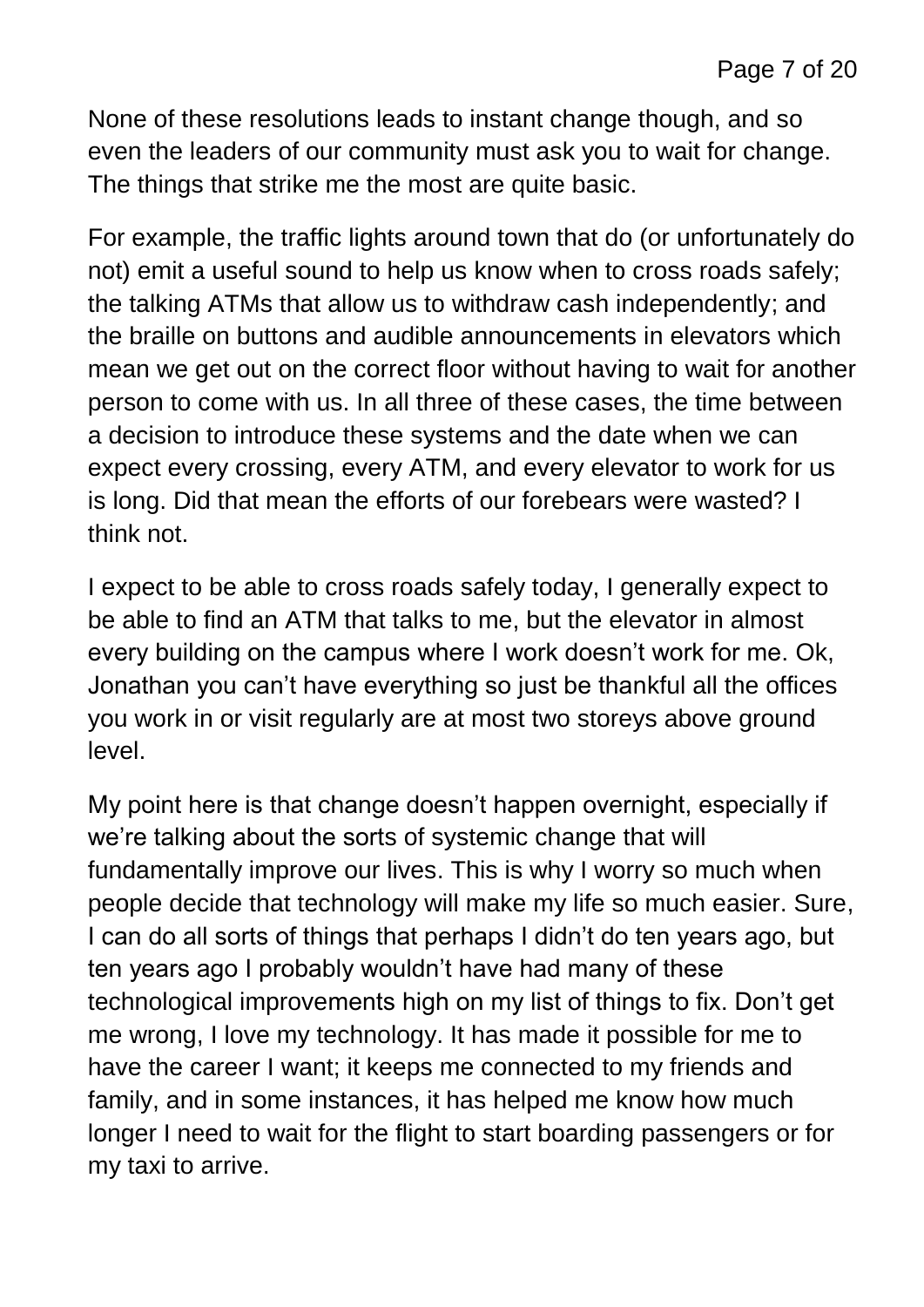I have to accept that waiting for things to change is part of life. My desire for things to be put right is what pushes me to reach out to the people making decisions so that one day, just maybe one day, my needs as a blind person will be accommodated without needing me or anyone else to vigorously wave a massive Blind Citizens NZ flag in the faces of the decision-makers.

I think we have a lot to thank our forebears for. The coins we use, most notably the twenty cent piece, are the way they are because Blind Citizens NZ got involved in the project which saw NZ's coins change to a smaller size; we have talking ATMs around because Blind Citizens NZ lobbied hard over many years with the banks.

Do you remember the catch phrase "Money talks and so should ATMs" that was used when Blind Citizens NZ was making a big noise about silent ATMs? Does anyone say "thank you" when an interesting show comes on TV with audio description?

I hope you note that for the issues I've mentioned in this article and many others, we at Blind Citizens NZ can proudly stand up and say "we were there, trying to get something changed even though that might have taken years to come to fruition." It is still how we operate for the most part, although perhaps it is nice to note we've tried to pick a few important items of work that we can get done fairly quickly. "Quickly" is a relative term though. For example, two years ago, a resolution was passed at conference that called for a Braille Strategy to address a wide range of issues with the provision of braille. I'm pleased to advise that the leadership shown by Blind Citizens NZ in this space means that a Braille Strategy now exists and has been agreed to by the other key stakeholder organisations. We'll celebrate this achievement with the launch happening at our upcoming conference.

We worked with our DPO Coalition partners on an Accessibility Charter that has now been signed by more than 3/4 of the Chief Executives across central government agencies.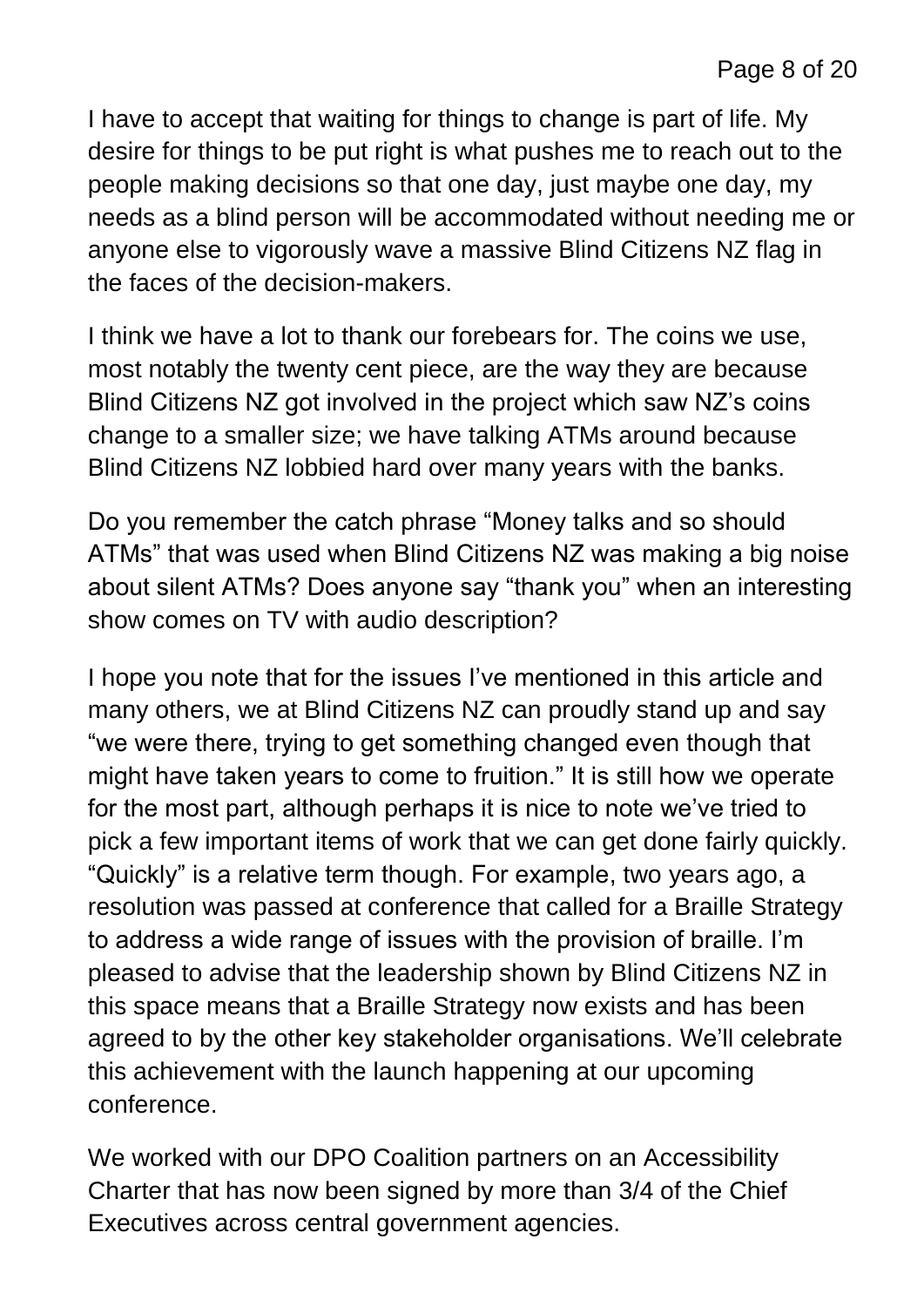For the first time, blind people have explicit support from the most senior Government officials en masse, and we can now expect information to be made more accessible in future. Implementation of the Braille Strategy and the Accessibility Charter will take time, so we are waiting… waiting… patiently waiting, for now anyway.

On reading the first draft of this column, my partner Amy asked me what I expect of people out there. My experience to date tells me that talking to people to explain our concerns can and often does lead to understanding. Many people around us have little opportunity to change things for us in a systemic sense, but most do have the power and the willingness to help us sort something out in the here and now. The challenge for Blind Citizens NZ and all of us as individuals is to get the opportunities to have our stories heard by the people who can get that systemic change happening. Once the decision-makers learn what impact they can have on improving things for us, they then have a chance to actually do so. If we don't tell them, who will? If we don't tell them, can we blame them for not doing the right things for us? I contend that if we do tell them, and they still decide to ignore our needs, then and only then do we have cause for grievance.

So our work continues and yes! We must wait, but waiting patiently doesn't have to mean waiting quietly.

**Editor comments**: I have two comments to offer in response to Jonathan's thought-provoking piece. One of the worst times of waiting for me was as a child waiting at the airport to return to the blind foundation in Auckland. I wanted goodbyes to be brief and not lingered over. If the weather intervened, which it often did in those days, this would be a prolonged and painful process. In Wellington at present, many others and I are waiting to be able to read bus timetables with Blind Square. This very good service disappeared when the new reforms came in to being!!!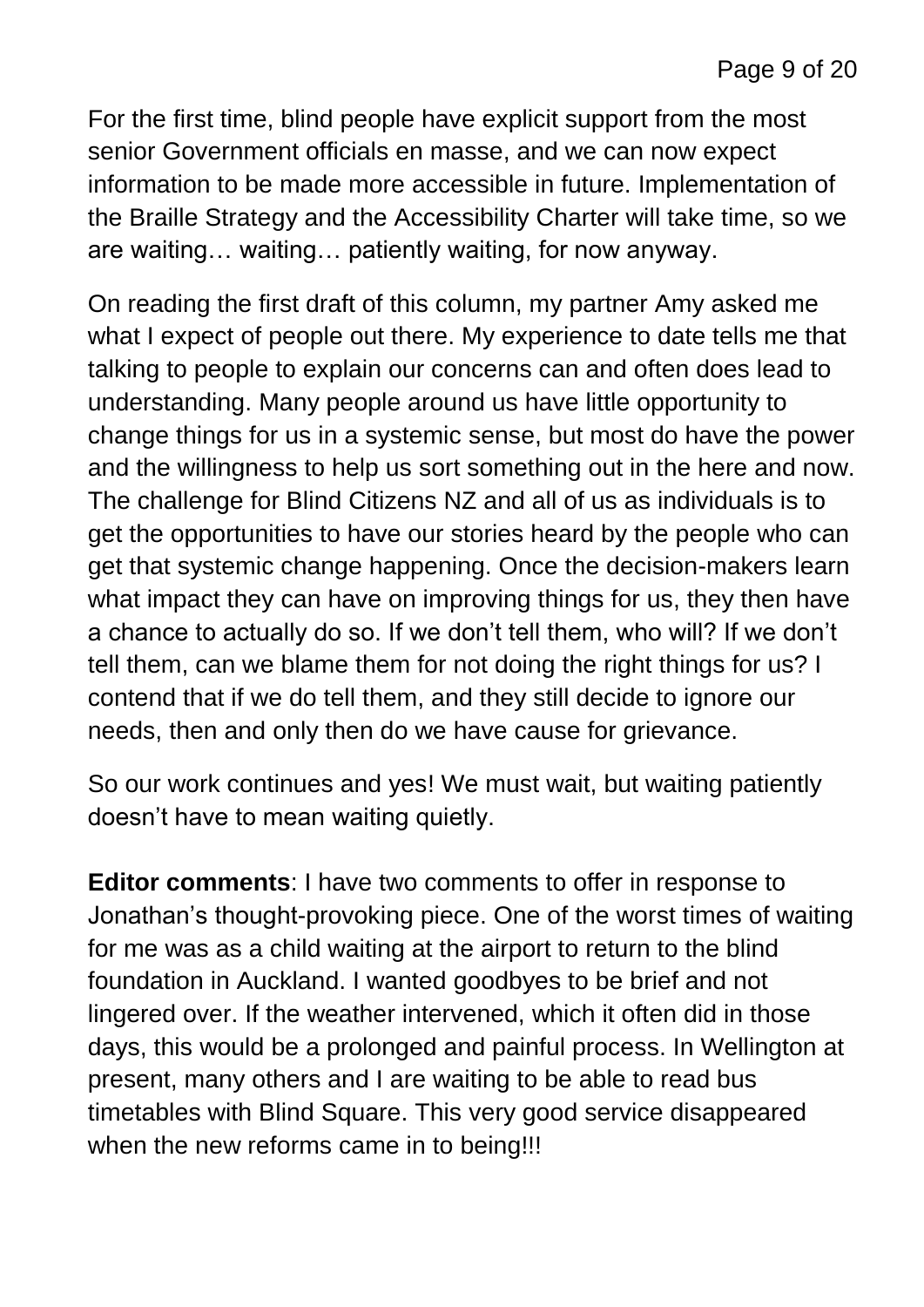#### **2018 Annual General Meeting and Conference**

#### **Raising Expectations: is blindness defining who we are?**

#### **From Rose Wilkinson, Executive Officer**

We are counting down the days until this year's AGM and Conference. Based at the Brentwood Hotel, Wellington from Friday 5 to Sunday 7 October, we have an exciting and diverse range of speakers and topics. Annual General Meeting business happens over Friday and Sunday, while Saturday's open day is when you hear from guest speakers. AGM business this year will require members to talk about the Governance Review Panel's constitutional proposal, and to make decisions that may shape the future of Blind Citizens NZ. Having completed its governance review, the Board has information to share about its work, and it responds to non-constitutional items raised by the Governance Review Panel.

It is a privilege for the Board to have Hon Carmel Sepuloni, Minister for Disability Issues carry out the official opening on Saturday 6 October. Additional speakers and / or topics for the day include:

- Sacha O'Dea, Programme Lead, System Transformation, Ministry of Health;
- Launch of two pieces of work Social Awareness project, and Strategic Framework for the Provision of Braille Services;
- Áine Kelly-Costello Accessibility Legislation and the Access Alliance;
- Kylee Maloney Member-for-Life: Embrace the Darkness;
- Leilu Harrington-Talbot (young person) talking on topic;
- Making Disability Rights Real Daniel Phillips Board Member will co-facilitate this session with a colleague from the Independent Monitoring Mechanism.
- Neil Annenberg, Chief Operating Officer, Social Investment Agency.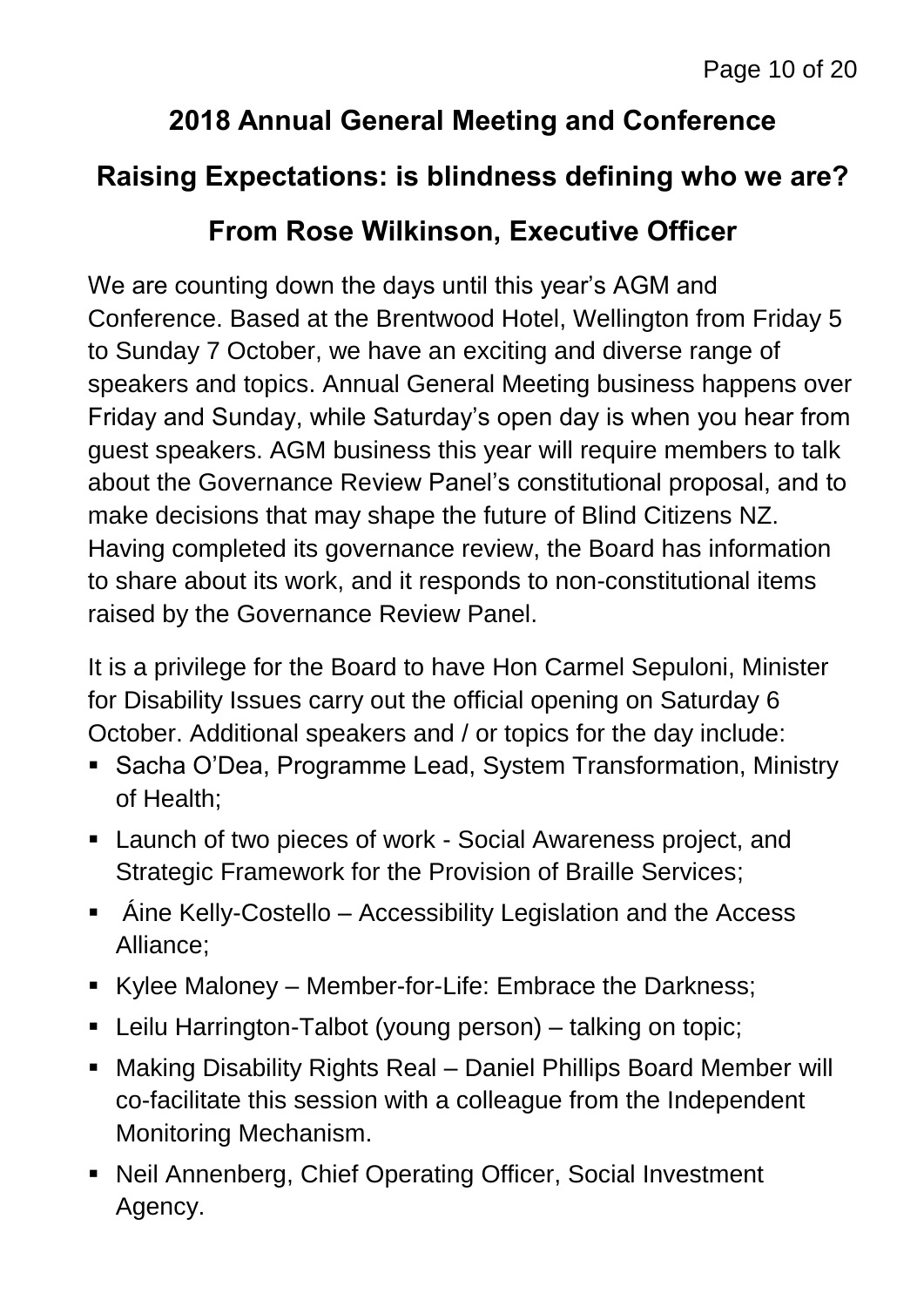Often during the AGM and Conference there will be discussions that need wordsmithing for the future. This is where the role of the Resolutions Committee is important. The process starts with the Board appointing a convenor from amongst elected Board Members. Then a little closer to the three-day event, up to four people who have registered attendance for the full three days will be shoulder-tapped and invited to join the Resolutions Committee. Last but by no means least, the Board's recommendation to the AGM and Conference seeking endorsement of Resolutions' Committee.

At the September meeting, the Board started the process off with the appointment of a convenor. On this occasion, it made a considered decision not to follow its policy, which requires the Board to appoint someone on the Board to this position. Instead, the Board has appointed someone from outside the Board. It wishes to be transparent about its decision hence sharing this news ahead of the AGM and Conference. Vaughan Dodd has accepted the Board's invitation to take on the role of Convenor for the 2018 Resolutions Committee.

As we take advantage of this opportunity to give a little more airtime to publicise the AGM and Conference, we are mindful that around the time, you receive our September Focus issue, we will be about two weeks out from our three-day event. Perhaps you have been holding back to register and come along. If you have, then even at this late stage, feel free to contact our national office and check out the possibilities. In addition to the Brentwood Hotel venue in Wellington, the Board has agreed to run a pilot video-link. This will be in addition to our usual live audio stream – information about the live audiostream will be publicised the week of 1 October on our National Feedback Line, email lists, Facebook and website. The Board's decision to pilot a video-link does not detract from encouraging people to attend Conference in person at the Wellington venue.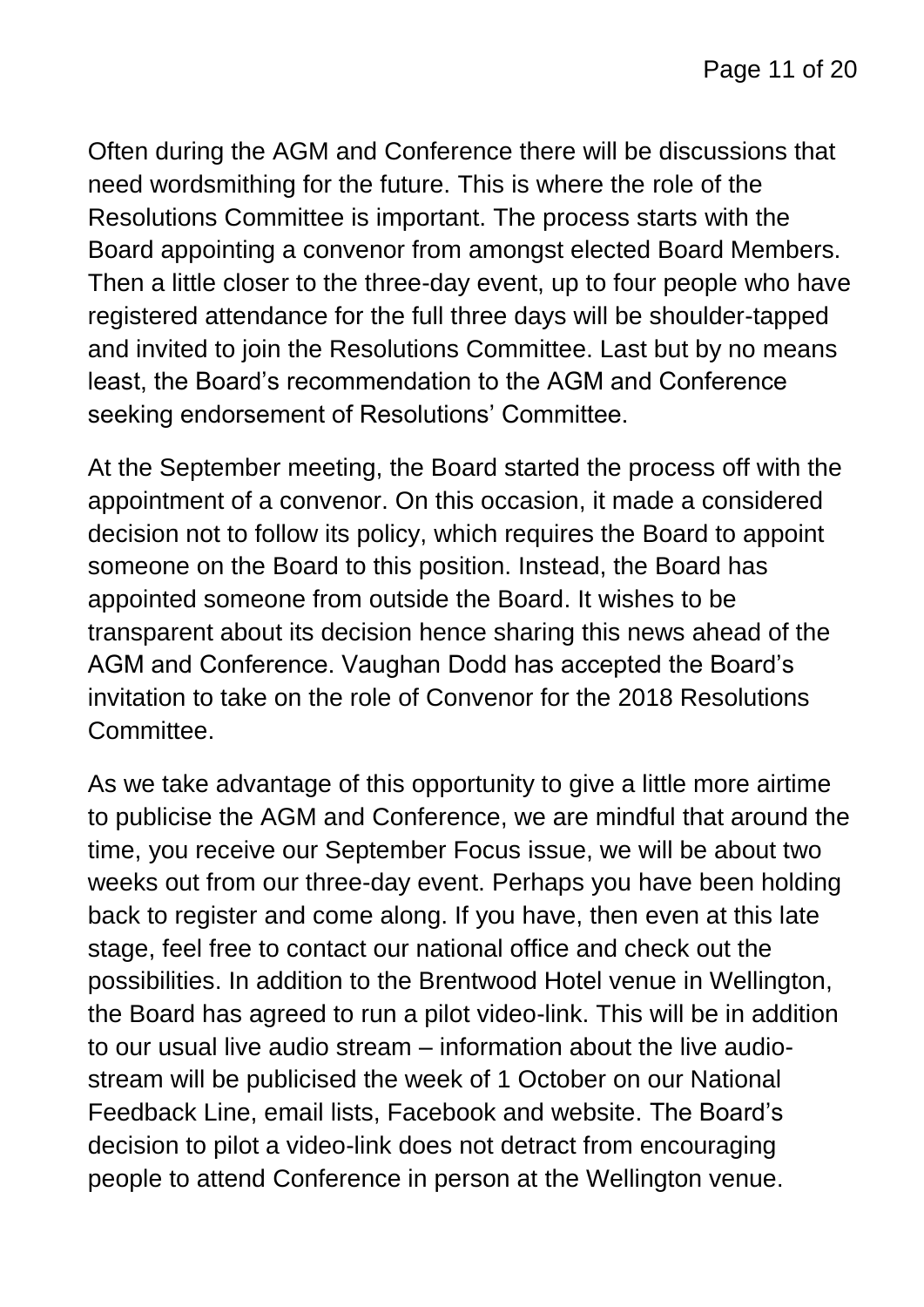The video link is primarily for Auckland-based members who wish to be part of the three-day event but due to cost or other reasons, are unable to travel to Wellington. While we often provide live audio streams of sessions, this will be the first time Blind Citizens NZ has attempted to join two locations together in this way. We are working closely with Auckland Branch who will host Auckland-based members at the Blind Foundation's recreation centre, Awhina House. If you are in Auckland, and you are interested in finding out more about the video-link, please contact our national office (details at the end of this publication), or Auckland branch Secretary Mary Schnackenberg phone (09) 520-4242, or email [mary@lansink.co.nz](mailto:mary@lansink.co.nz)

### **Euthanasia Considered, From George Taggart**

**Editor Comment**: the person young woman to whom George refers, was featured in an "insight" documentary broadcast on Radio New Zealand early August… Now to George's article…

I thought that I would try and write an objective summary of a couple of the pros and cons on what is likely to be an emotionally charged debate in Parliament later this year, namely whether to legalize euthanasia or not. Then I remembered that I have no faith in my or anyone else's ability to be objective. So while admitting to my prejudices they do not include a religious or moral perspective.

In fact, I have no idea right now as to what my position will be, come a referendum and I am hoping that writing down my thoughts on this very important topic will help me clarify my thinking.

The case for euthanasia as I see it is generally based on a diagnosis of a terminal illness, or in a recent case in Holland a twenty-nine year old with a chronic condition of mental illness.

I should add that the person involved is generally suffering from extreme pain.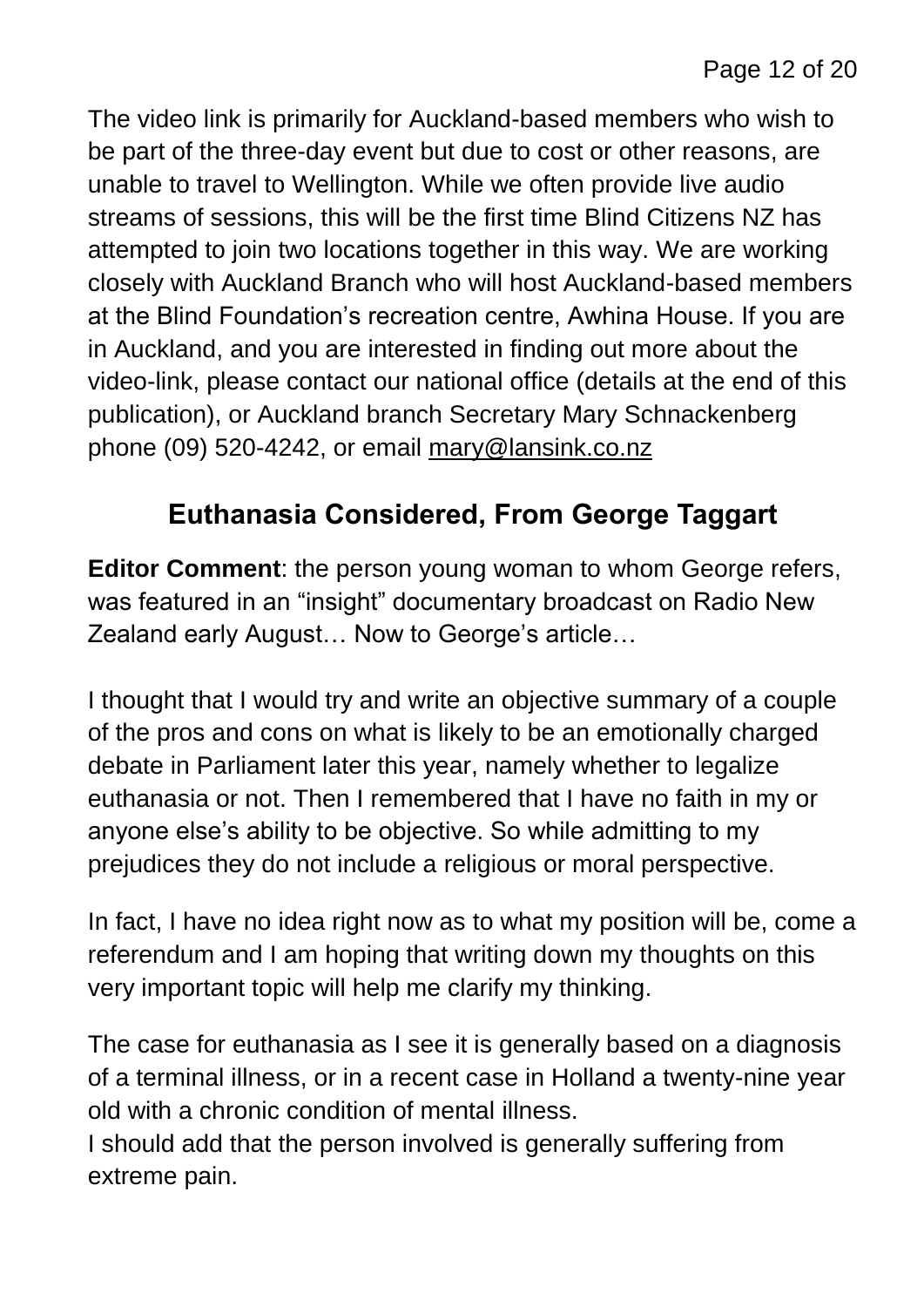The supporters of euthanasia generally base their case for changing the law, on dying with dignity, especially where extreme pain is involved and there is no doubt, there are some people in this very situation. In fact, it is this group of people who are highlighted whenever this crucial topic comes to the fore. It seems to me that after the initial diagnosis and sometimes a prognosis, the illness takes centre stage, as one treatment after another is tried, in an attempt to stop or delay the disease in its tracks. At this stage, I do acknowledge that new drugs have to be tried, in order for progress to be made but when does the cost to the person become unbearable. Unfortunately, what seems to happen is that the person becomes the disease and as such can be seen as a challenge to the experts. However, the cost to the person increases as the infamous side effects of treatments take their toll. Things may have changed since my experience of the health service however, to me there seemed a lack of a coordinated plan as each specialist dealt with their particular aspect of the person's illness. As I have said above, the person takes second place to the disease.

It seems to me that the medical fraternities are in the situation of being as divided as the general population and to some extent it depends on which branch of medicine the practitioners are attached to. The specialists in palliative medicine say pain and other extreme discomforts can now be taken care of, while those involved in the treatment of the disease, have a new procedure that may or may not have the desired outcome.

Now of course there is not a strict demarcation on who has a particular view, this is why I say it is just as difficult for doctors to have an objective view as the general populous. Palliative care specialists on the other hand have the person at the forefront of their particular worldview. While palliative care is obviously a very important aspect of terminal illness there are more than the patient involved, in fact there is a family, community and societal interest here too.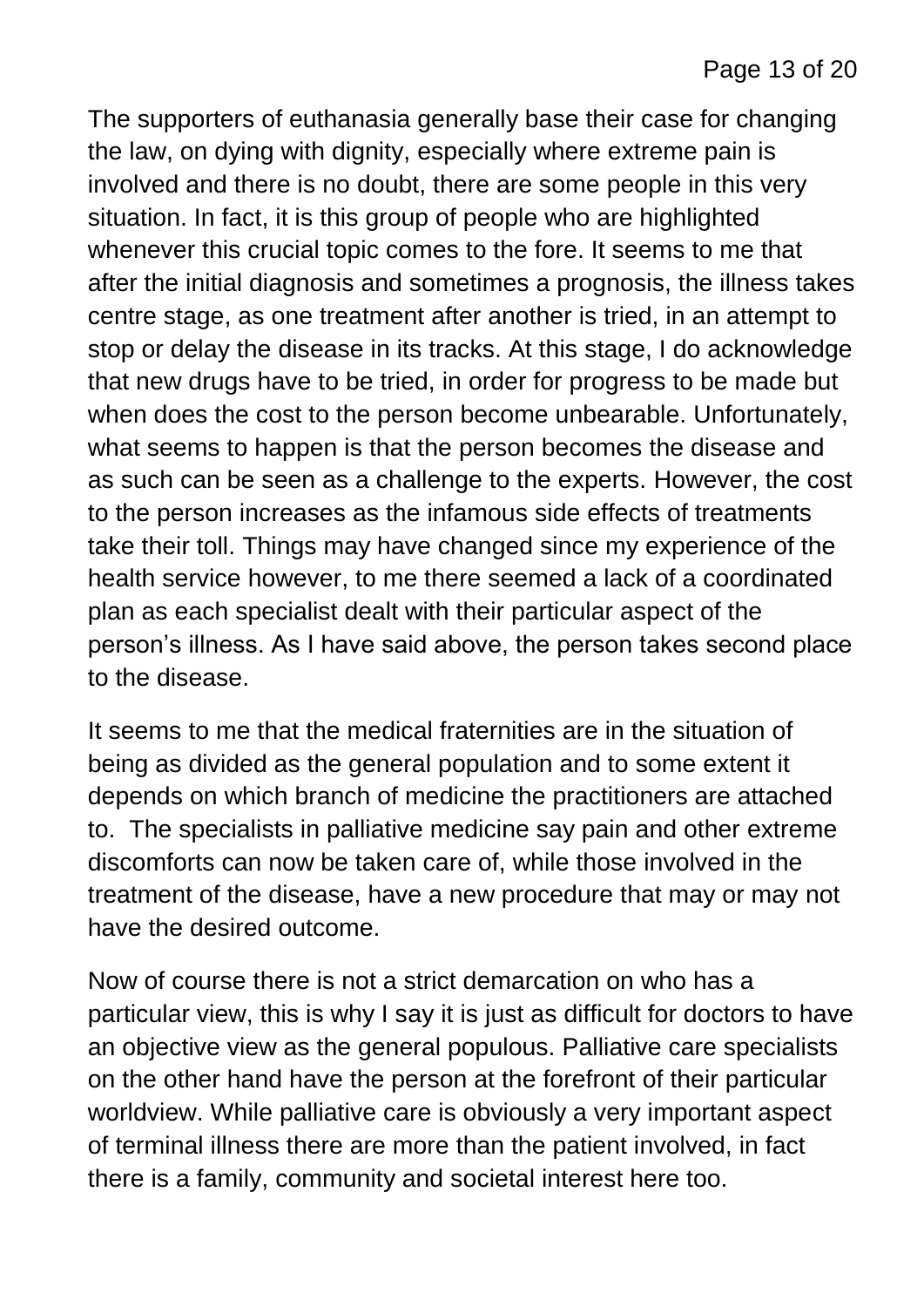Remember the concept of "unintended consequences"; there are examples of this concept at work in other examples of social legislation, [recall the Dutch example quoted above].

When the debate does occur there will be particular situations given as to why we should take one side or the other.

Individual rights are incredibly important, particularly in today's society. Compassion towards another human being is a powerful influence and for those with a religious belief God gave life and only God should be able to take it away, on the other hand part of a religious belief as I understand it is compassion for ones fellow humans. As William Shakespeare would say 'there lies the rub'. Those in favour of the rights of an individual to choose the time of their death should also recognise that individual rights are often totally swept aside when it comes to others desires, political considerations or even National interests. Wars are a good example of this. Also, remember the Lutheran pastor in Nazi Germany who said 'they came for the mentally ill, but I am not one of them so I said nothing" - please pardon the para phrasing.

While I await the debate on euthanasia legislation with keen interest, I am leaning towards a no vote, my fears of others interest creeping forwards are very strong, but of course I am not at present, faced with such a personal choice.

### **Presenting our Stories at Parliament and More: An update on the Access Matters campaign**

# **From Áine-Kelly Costello**

I bring you this update as Community Organiser for the Access Matters campaign for an accessibility law at the heart of a more inclusive Aotearoa. The campaign is led by the Access Alliance, which Blind Citizens NZ is a member of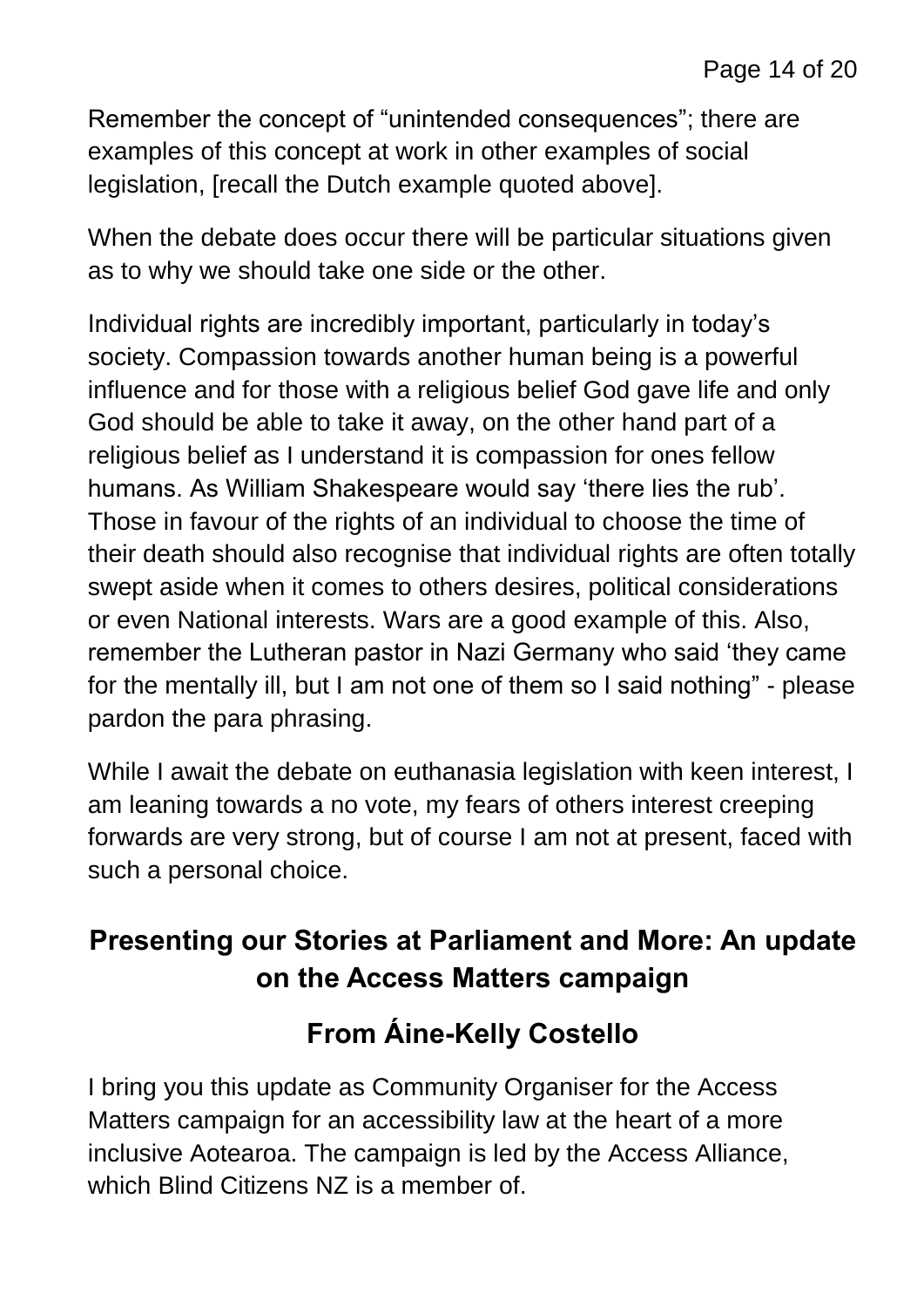I myself am a member of three Alliance organisations: Blind Citizens NZ, the Blind Foundation and Disabled Persons Assembly.

Over the past year, Access Alliance representatives have been busy meeting with MPs and Ministers to progress conversations about committing to and Accessibility Act. Minister for Disability Issues Hon. Carmel Sepuloni instructed her officials to do a stock-take of existing accessibility policy in Government, and that report has recently been completed, though not yet circulated. The Office for Disability Issues have also been examining how we can learn from international disability legislation here in New Zealand. Minister Jackson (Employment) and Minister Twyford (Housing and Transport) also showed considerable interest in the concept of introducing accessibility legislation when Alliance delegations met with them in June and July respectively. We have further established a cross-party Parliamentary Champions for Accessibility group, which is taking action alongside the Alliance to progress research around accessibility legislation and increase momentum for it to be introduced.

At a grassroots level, we've been calling for, and sharing, stories of access barriers that many of us face in our day-to-day lives, and how legislation may be able to help remove them. Our grassroots campaigners have been visiting MPs from Warkworth to Nelson, sharing their stories and presenting their MPs with a booklet of stories from the disability community. The stories illustrate access barriers across a range of areas including transport, education, employment and more – barriers, which an Accessibility Act could help to remove.

We stepped up the booklet presentation idea a few notches when on 4 September, Access Alliance representatives, disabled people and whanau, and supporters from other disability organisations and NGOs, gathered at Parliament.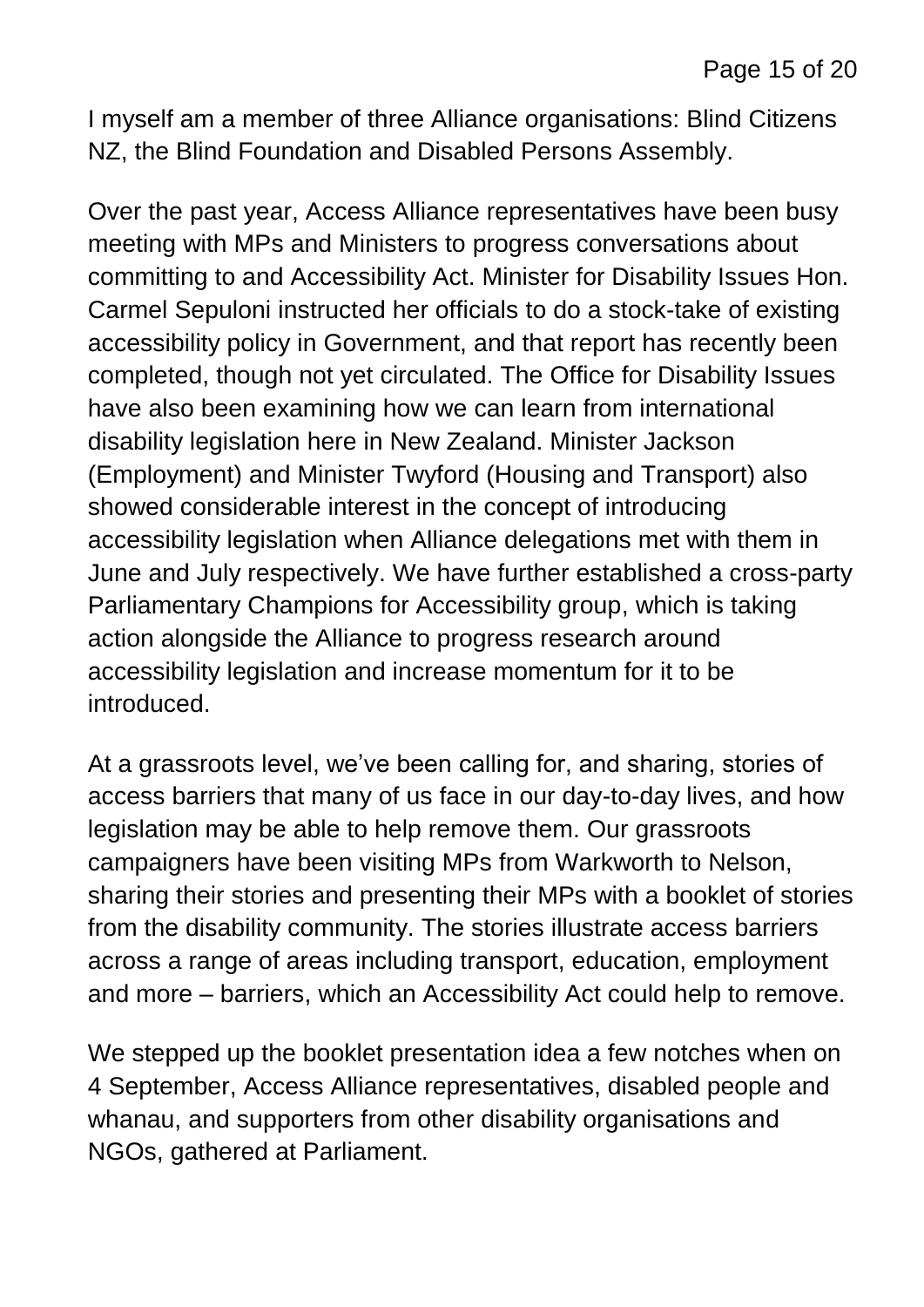Inside away from Wellington's frigid and blustery weather, over 70 of us gathered to present a giant version of our booklet of stories to Minister Sepuloni. The Minister addressed the expectant crowd, assuring us that she would read all of our stories and encourage her fellow MPs to do the same.

She said that Government needed to do more to address the systemic barriers disabled people continue to face, and mentioned the research being carried out by her officials on accessibility policy within Government and international disability and accessibility legislation. Hon. Poto Williams, co-chair of the parliamentary Champions for Accessibility Legislation, (PCAL) also addressed the room. She reaffirmed the cross-party group's strong support for this law, and the ongoing positive collaboration between PCAL and the Alliance.

Between now and the end of November, the Alliance will work with PCAL on some legal research, to start to map out what the scope of the Act could look like and how it will affect existing laws. This research will involve consultation with disabled people, among other stakeholders. I'm afraid we don't have more detail to share yet about what that consultation will look like, but rest assured we will get that information circulated as soon as we can.

In the meantime, you are welcome to get in touch with me at [akelly](mailto:akelly-costello@blindfoundation.org.nz)[costello@blindfoundation.org.nz](mailto:akelly-costello@blindfoundation.org.nz) or 021 0242 8066 with any questions or feedback. Alternatively, you can contact Rose Wilkinson, who is the Blind Citizens NZ representative to the Alliance Steering Group, which is the campaign's governance mechanism.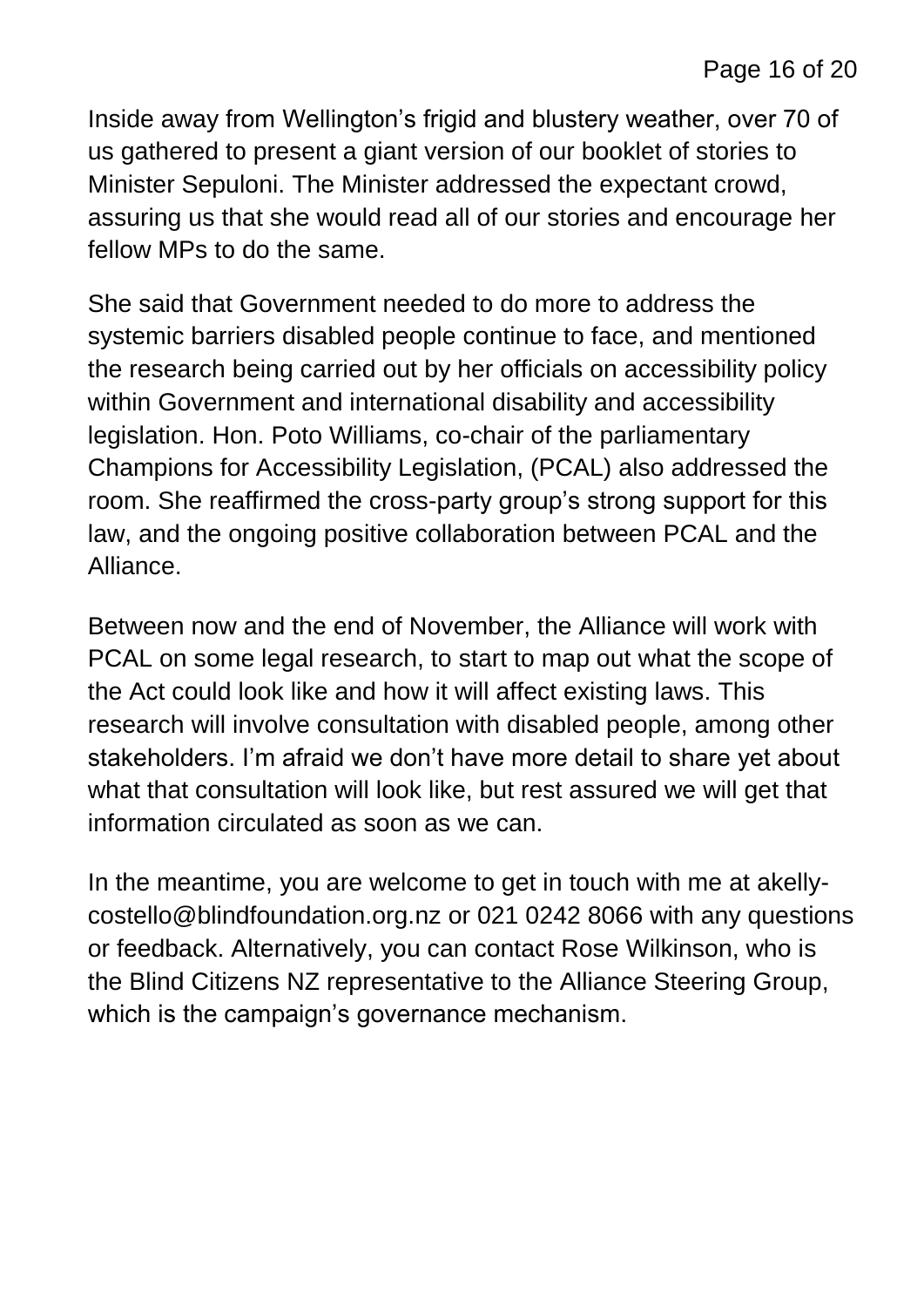#### **Blind Citizens NZ - World Blind Union Committee**

#### **Expressions of Interest Needed**

If you are interested in international blindness topics, and you have a yearning to put your interest to good use, we hope you will read on…

Blind Citizens NZ has a World Blind Union (WBU) Committee, the purpose for which is to support the role of the World Blind Union Representative. This committee comprises up to four financial Ordinary (voting) Members of Blind Citizens NZ, plus the World Blind Union Representative.

The term of office for all four positions is two years, and runs concurrently with the term of office for the World Blind Union Representative. The Board is calling for expressions of interest in the WBU Committee from amongst financial Ordinary (voting) members, to fill these four positions. Provided you are a financial Ordinary (voting) member, and you have an interest in international blindness matters, the Board welcomes receiving your expression of interest. This should include information that reflects your involvement in, and interest of Blind Citizens NZ and blindness issues internationally. There is a 1,000 word-limit. The Board will consider expressions of interest at its meeting on 23-25 November.

Expressions of interest close and must be received by **4pm, Monday 12 November 2018**. Please submit your expression of interest using one of the following options:

- Post: PO Box 7144, Newtown, Wellington 6242;
- Email: [admin@abcnz.org.nz](mailto:admin@abcnz.org.nz)
- Fax: 04-389-0030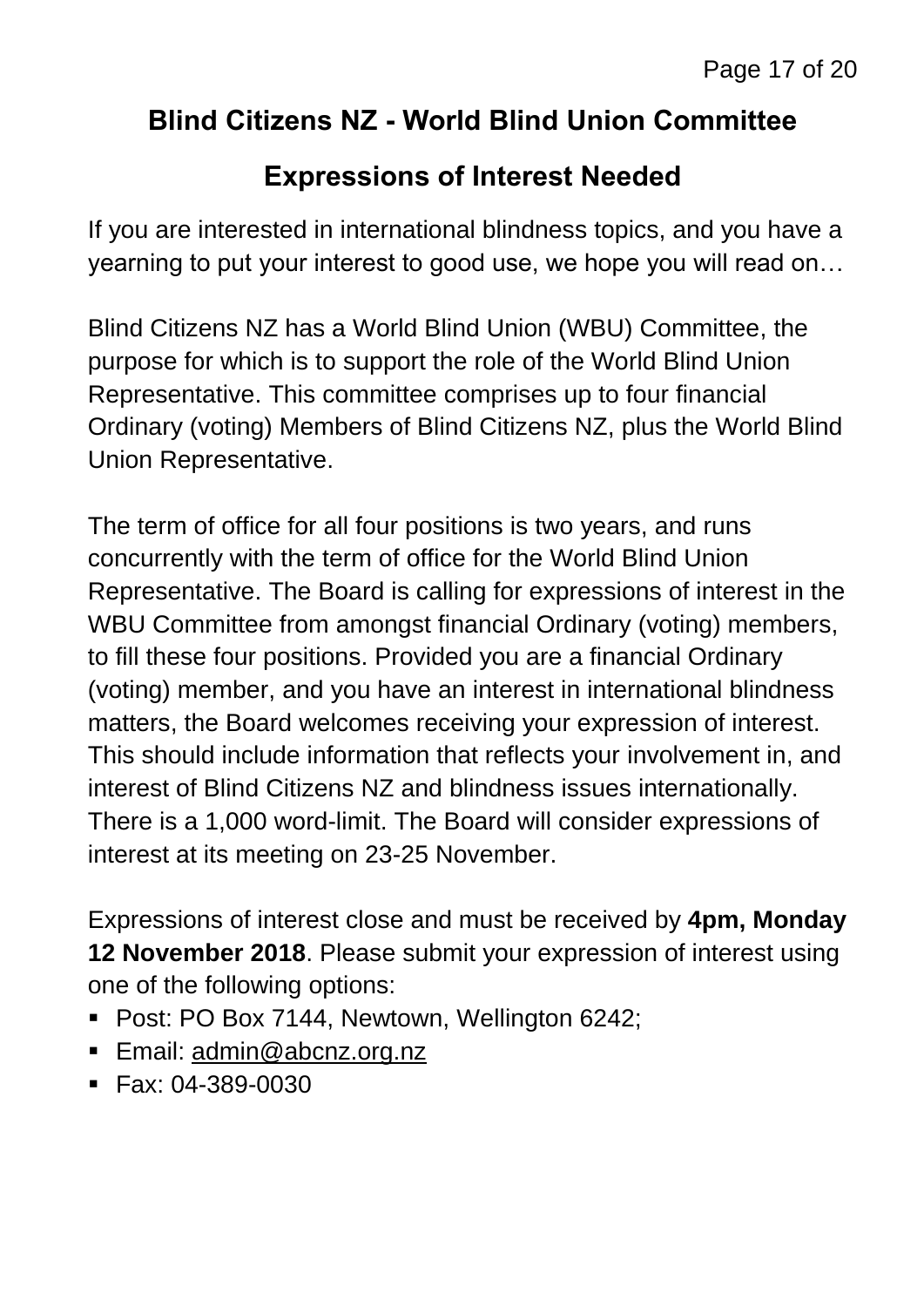#### **Cyril White Memorial Fund**

#### **Closing Date for Applications – 1 October 2018**

The Cyril White Memorial Fund is a funding opportunity that encourages and cultivates leadership skills and qualities among blind, deafblind and vision impaired people. Blind Citizens NZ, together with the Blind Foundation, is responsible for publicising these opportunities. There are two funding application rounds each year i.e. 1 February and 1 October. This notice is for the October round of funding applications which closes at 4pm, Monday 1 October 2018.

Earlier in this Focus issue the Editor referred to White - a pioneer in the blindness advocacy movement who passed away in 1984. Established in his honour, the Cyril White Memorial Fund pays tribute to his work and achievements on behalf of blind people. Eligibility of applicants is primarily about members who are eligible for full registration with the Blind Foundation. However, projects that are likely to be of direct benefit or interest to blind and vision-impaired people are eligible for consideration.

If you have a project or activity and want to find out whether this meets the fund criteria, then do not hesitate to be in touch for full details. This way, when you submit your application, you will be confident you have ticked all required boxes, and most of all, that you meet the eligibility criteria.

Applications to the October Cyril White Memorial Fund round need to be received by 4pm, Monday 1 October 2018. These should be for the attention of: Cyril White Fund, C/ Blind Citizens NZ, PO Box 7144, Newtown, Wellington 6242. Alternatively, by email to [admin@abcnz.org.nz](mailto:admin@abcnz.org.nz) including in the subject line, Cyril White Fund application.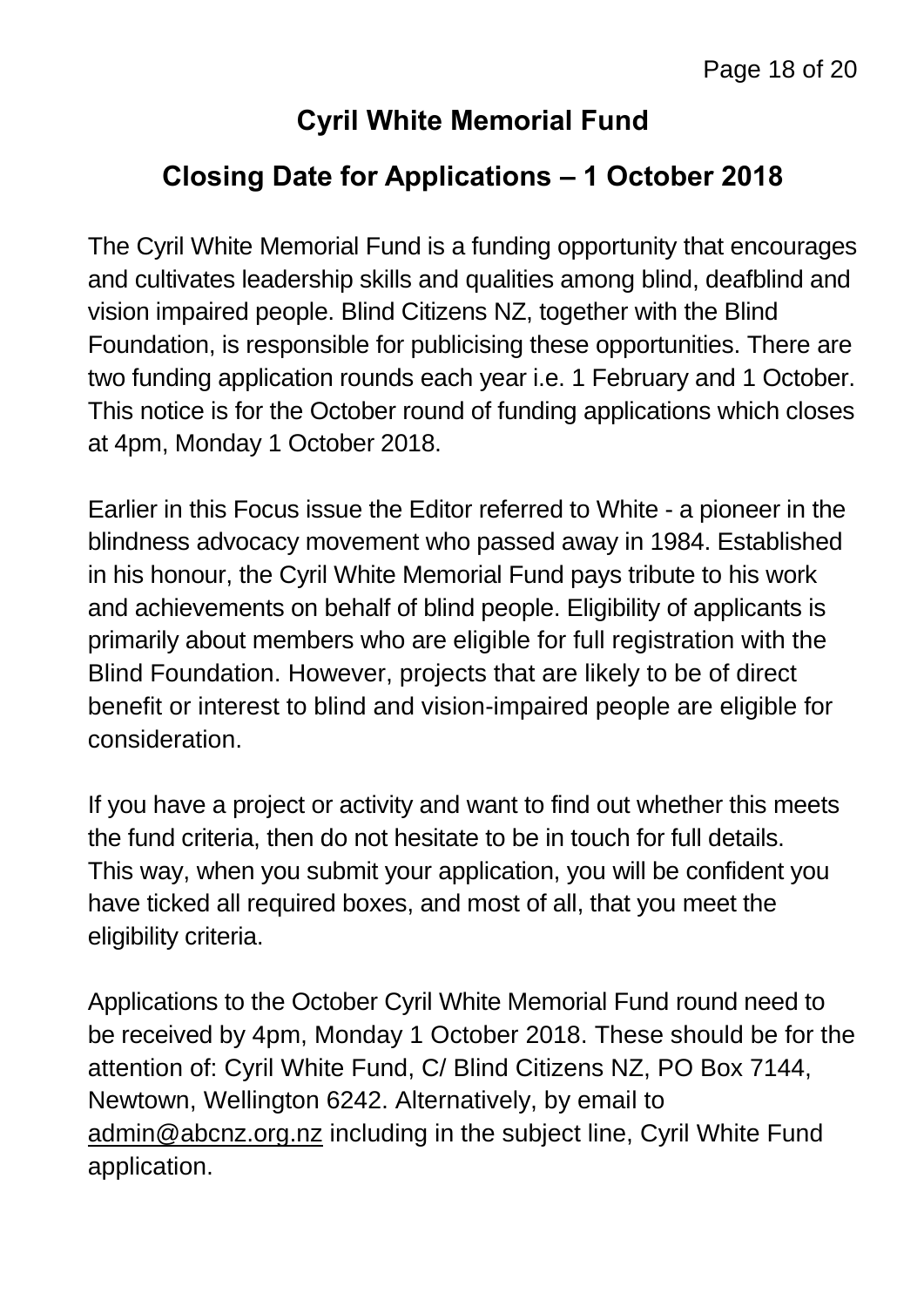## **Personnel - Blind Citizens NZ**

## **Board**

- **National President**: Jonathan Godfrey (Management Committee) [jonathan@tactileimpressionz.co.nz](mailto:jonathan@tactileimpressionz.co.nz)
- **Vice President:** Martine Abel-Williamson (Member-at-Large / Management Committee): [martine.the1@xtra.co.nz](mailto:martine.the1@xtra.co.nz)
- Andrea Courtney (Member-at-Large): [andycoute@gmail.com](mailto:andycoute@gmail.com)
- Geraldine Glanville (Member-at-Large / Management Committee): [gbglanville@xtra.co.nz](mailto:gbglanville@xtra.co.nz)
- Shaun Johnson (Member-at-Large): [shaun.zdots@xtra.co.nz](mailto:shaun.zdots@xtra.co.nz%20co.nz)
- Murray Peat (Member-at-Large): phone 021 081 66126; [murraytp@xtra.co.nz](mailto:murraytp@xtra.co.nz)
- Daniel Phillips (Member-at-Large); 027 468 3669
- Paula Waby (World Blind Union Representative / Management Committee): [paula.waby4@gmail.com](mailto:paula.waby4@gmail.com)

## **Focus Editor**

**Email** articles to**:** [focus@abcnz.org.nz](mailto:focus@abcnz.org.nz) **Post**: PO Box 7144, Newtown, Wellington 6242

# **National Office**

**Physical**: Ground Floor, 113 Adelaide Road, Newtown, Wellington **Postal**: PO Box 7144, Newtown, Wellington 6242 **Phone**: 04-389-0033; 0800 222 694 **Fax**: 04-389-0030; Internet: [http://www.blindcitizensnz.org.nz](http://www.blindcitizensnz.org.nz/) **Email**: [admin@abcnz.org.nz](mailto:admin@abcnz.org.nz) **Executive Officer, Rose Wilkinson**: [rwilkinson@abcnz.org.nz](mailto:rwilkinson@abcnz.org.nz)